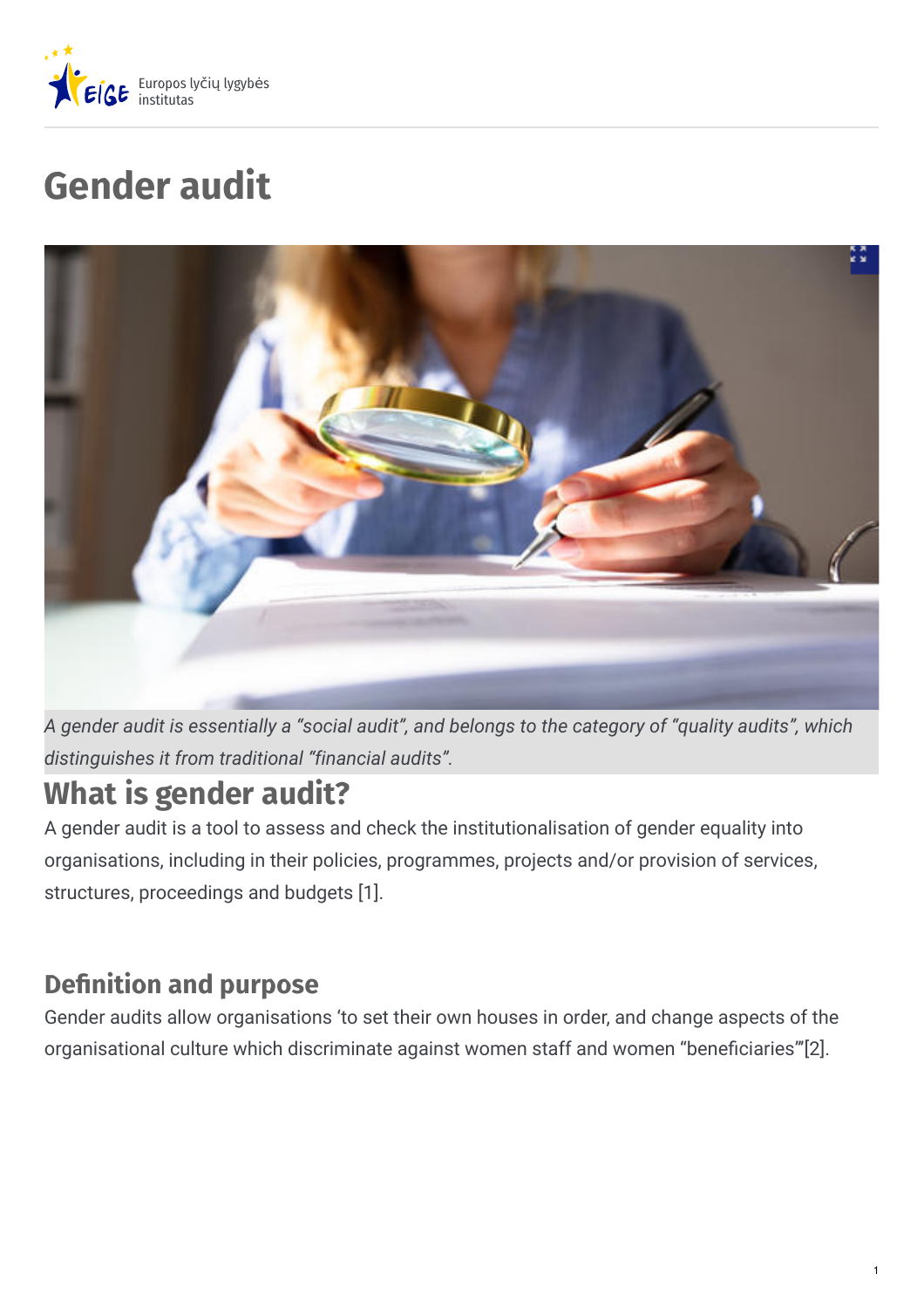As a method for gender mainstreaming, gender audits help organisations identify and understand gender patterns within their composition, structures, processes, organisational culture and management of human resources, and in the design and delivery of policies and services. They also help assess the impact of organisational performance and its management on gender equality within the organisation. Gender audits establish a baseline against which progress can be measured over time, identifying critical gender gaps and challenges, and making recommendations of how they can be addressed through improvements and innovations [3].

Although there is no standard approach for carrying out a gender audit, international organisations use two main approaches: participatory gender audit and the gender integration framework.

#### **Read more about gender audit approaches**

The International Labour Organisation, one of the first organisations to carry out gender audits, defines **participatory gender audit** as a tool and process based on a participatory methodology, which aims to promote organisational learning on mainstreaming gender practically. Participatory gender audit assesses to what extent an organisation implements gender mainstreaming effectively in its structures, processes, procedures, policies, programmes, projects and in the services provided. It also assesses to what extent gender mainstreaming is institutionalised in these areas. The key methods used are desk review; semi-structured interviews with staff and a collective workshop [4].

Participatory gender audit differs from other types of audits by its participatory approach in the programming and implementation of the audit. Its main objectives are to:

produce knowledge and information on the extent to which gender mainstreaming is institutionalised within the organisation and within the development and delivery of policies, programmes, projects, products and services;

assess the level of resources allocated to and spent on gender mainstreaming and gender equality activities;

provide information on the extent to which gender is mainstreamed in human resources policies and whether there is a gender balance in staff at different levels of the organisation;

set up an initial baseline of performance on gender mainstreaming in the respective organisation to be used as a benchmark to measure progress on gender equality across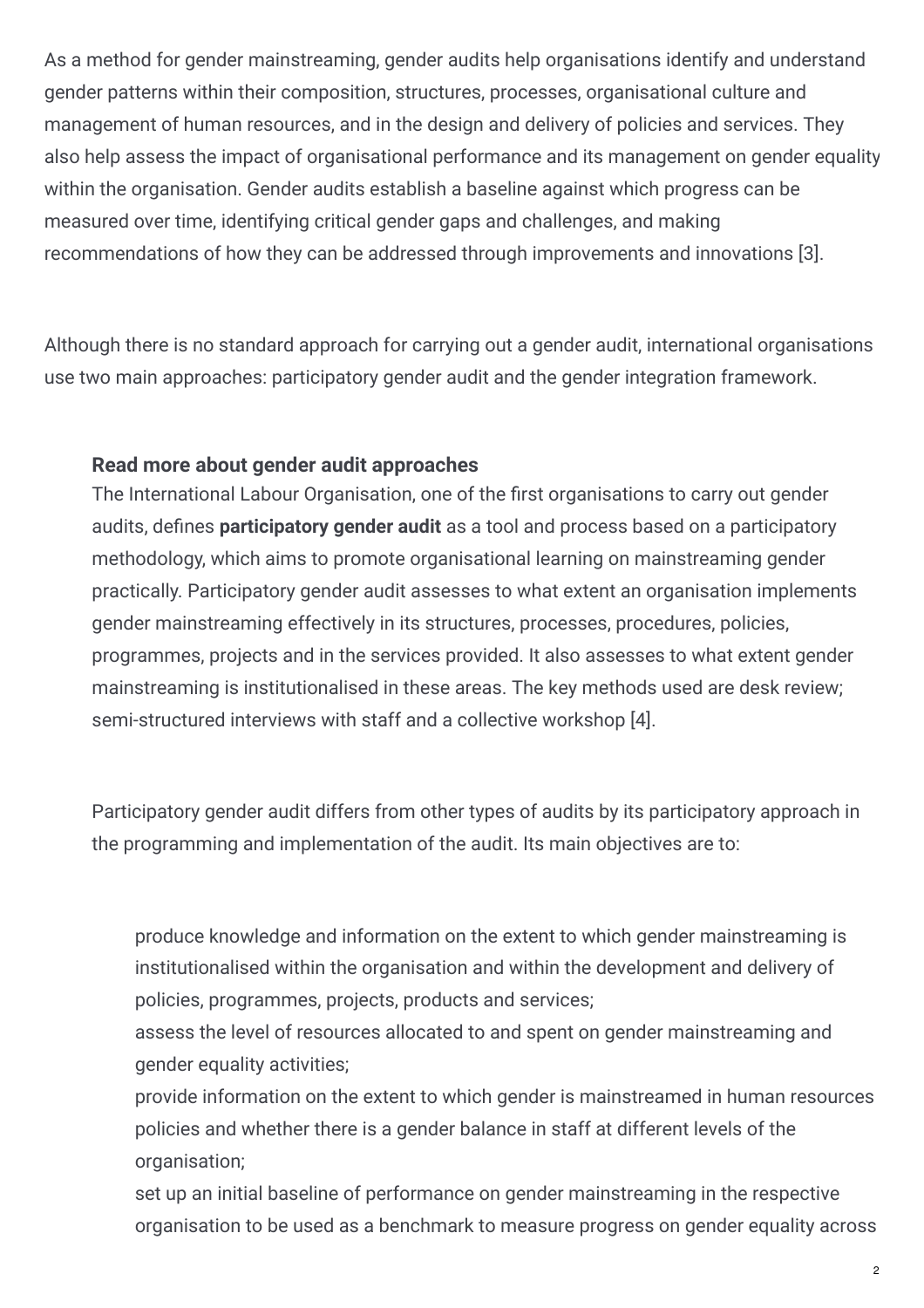time, departments and with other organisations;

measure progress on gender mainstreaming plans/strategies and recommend revisions, if necessary;

identify mechanisms that have contributed to mainstreaming gender within the respective organisation and share them within and outside the organisation;

provide recommendations to improve the performance of the respective organisation in ensuring gender equality [5].

The **gender integration framework** was developed in 1999 by InterAction [6]. According to this framework, gender unequal organisations can evolve towards gender-sensitive ones only if the gender perspective is mainstreamed in four components of an organisation.

Political will and leadership. The way in which leaders commit to support gender equality within the organisation, and communicate and prove their support through concrete actions.

Technical capacity. The level of institutionalisation of gender-sensitive organisational processes and of staff capacities, abilities, skills and qualifications on gender equality needed for effective mainstreaming in the organisation.

Accountability. The mechanisms by which an organisation integrates and carries through its commitment to gender equality values in its policies, programmes, projects, services and products.

Organisational culture. The norms, beliefs, values and behaviours that enhance or hinder gender equality in an organisation. In practice, organisational culture refers to how staff interact with each other, the ideas that are considered acceptable and expected and rewarded behaviours.

A gender audit usually includes two dimensions.

- **An internal audit**. This dimension refers to how much an organisation fosters gender equality internally within its organisational, managerial structure and internal work, and whether these contribute to gender equality in the organisation. An internal gender audit monitors and assesses the relative progress made in gender mainstreaming, contributes to capacity building and collective organisational ownership for gender equality initiatives, and sharpens organisational learning on gender [7]. (Read more on EIGE's Toolkit on Gender Institutional Transformation). **1**
- **2 An external audit**. This dimension aims to assess to what extent an organisation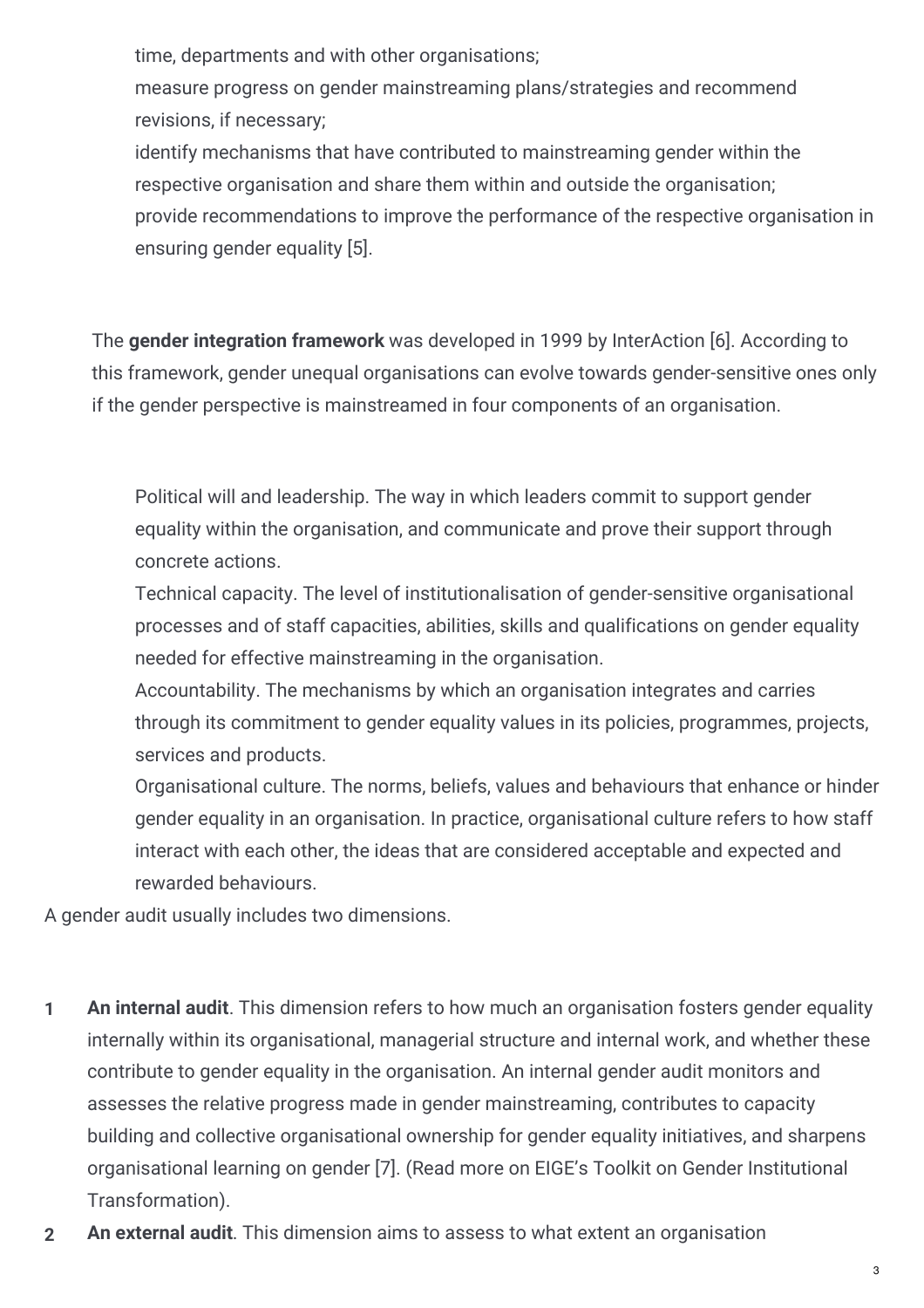mainstreams gender in its policies, programmes, projects and services in terms of content, delivery and evaluation. External gender audits evaluate to what extent gender integration fosters the inclusion of, and benefits to, women and men involved in or affected by the organisation's policies, programmes, projects or services provided [8].

When applied to policies, programmes, projects or services, a gender audit starts by exploring to what extent gender equality is mainstreamed in high-level policy objectives and priorities, and further assesses to what extent policy intentions are actually carried out in specific initiatives (e.g. programmes, projects, services). At the planning level, a gender audit analyses whether there are gender-specific objectives or if gender is mainstreamed in the general objectives of the policy in order to quarantee that they contribute to close gender gaps, ensure that women and men benefit equally or in accordance with their gender needs and that inequalities are not perpetuated. Similarly, a gender audit goes on to analyse how gender is mainstreamed into the implementation phase of the policy, programme or project. Finally, a gender audit of the monitoring and evaluation phase investigates whether targets and indicators include a gender perspective both in terms of sex-disaggregated data and progress towards gender equality [9].

## **How does a gender audit work?**

A gender audit includes several steps.

#### **1 Preparing the gender audit**.

**Review the organisational readiness to a gender audit**. The first step is to obtain the commitment of top management and within the organisation itself to gender equality principles, technical capacity and competences on gender equality and gender mainstreaming.

**Creation of a gender audit team and definition of a gender audit strategy to be implemented within the organisation**. The team may be composed of internal staff in charge of gender equality, diversity management and human resources, or it may be made up of both internal staff and external consultants contracted to develop and implement the gender audit methodology. The team is responsible for drawing up a gender audit strategy; clarifying the gender equality objectives of internal and external policies and strategies as the starting point for the audit; determining at which level the gender audit will be carried out; and carrying out a mapping of relevant internal actors, always ensuring gender balance [10].

**Definition of the conceptual and methodological framework of the gender audit to be**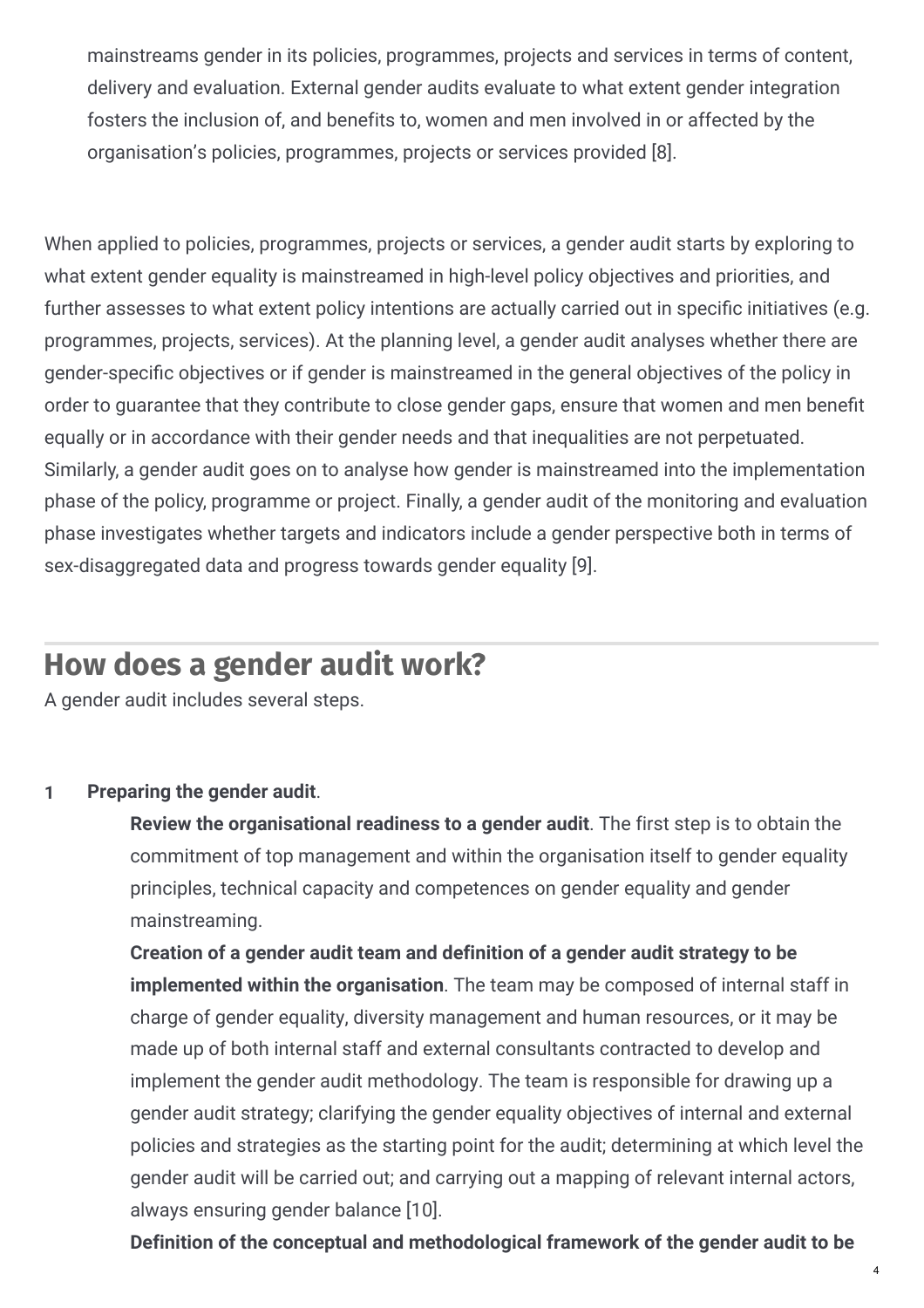**implemented.** It is recommended to adopt a participatory approach to ensure that all the relevant gender-specific concerns of actors involved are taken into consideration and to gain their support for the implementation of the audit [11]. The conceptual framework will depend on the audit's focus and level (for example, policy and organisation, or only one of them) and on the organisational or policy objectives on gender equality against which the audit is conducted. The conceptual framework should also include a set of gender indicators to measure the state of play on gender equality and gender mainstreaming in the organisation, and to document the outcomes of the internal and/ or external initiatives implemented by the organisation. It is important that the auditors' beliefs or attitudes are not gender-biased and that gender-sensitive language is used throughout the audit.

**Carrying out the audit.** The implementation phase consists of the following methods to collect, analyse and formulate the audit's findings. **2**

**Desk review and analysis of the organisation's key documents.**

**Consultation** through interviews, focus group discussions, self-assessments, surveys or other channels of consultation. Consultations will aim to complement information collected through the desk review and analysis and to gather further evidence. **Tabulation and analysis of the collected data.** Data may be analysed using different

gender analysis methodologies.

**Sharing and discussing the main findings** with the women and men who participated in the audit and the managers of the organisation before the final report is presented.

**Drafting of gender equality plan and creation of a gender committee.** Drawing on the findings gathered in the audit, a gender action plan will be drafted with the aim to improve gender mainstreaming and gender equality in the organisation. It is recommended to create a gender committee involving managers, internal staff and stakeholders, in order to take forward the recommendations from the audit report and for the implementation, monitoring and evaluation of the gender action plan. **3**

#### **Read more about how a gender audit works**

To ensure the effective implementation of gender audits, auditors need to pay particular attention to the following issues.

**Senior-level commitment** to implement the audit is an important starting point to carry out and follow through the audit's outcomes. If this is weak or absent, auditors need to create a shared understanding of the value of gender audits within senior and middle management and amongst staff.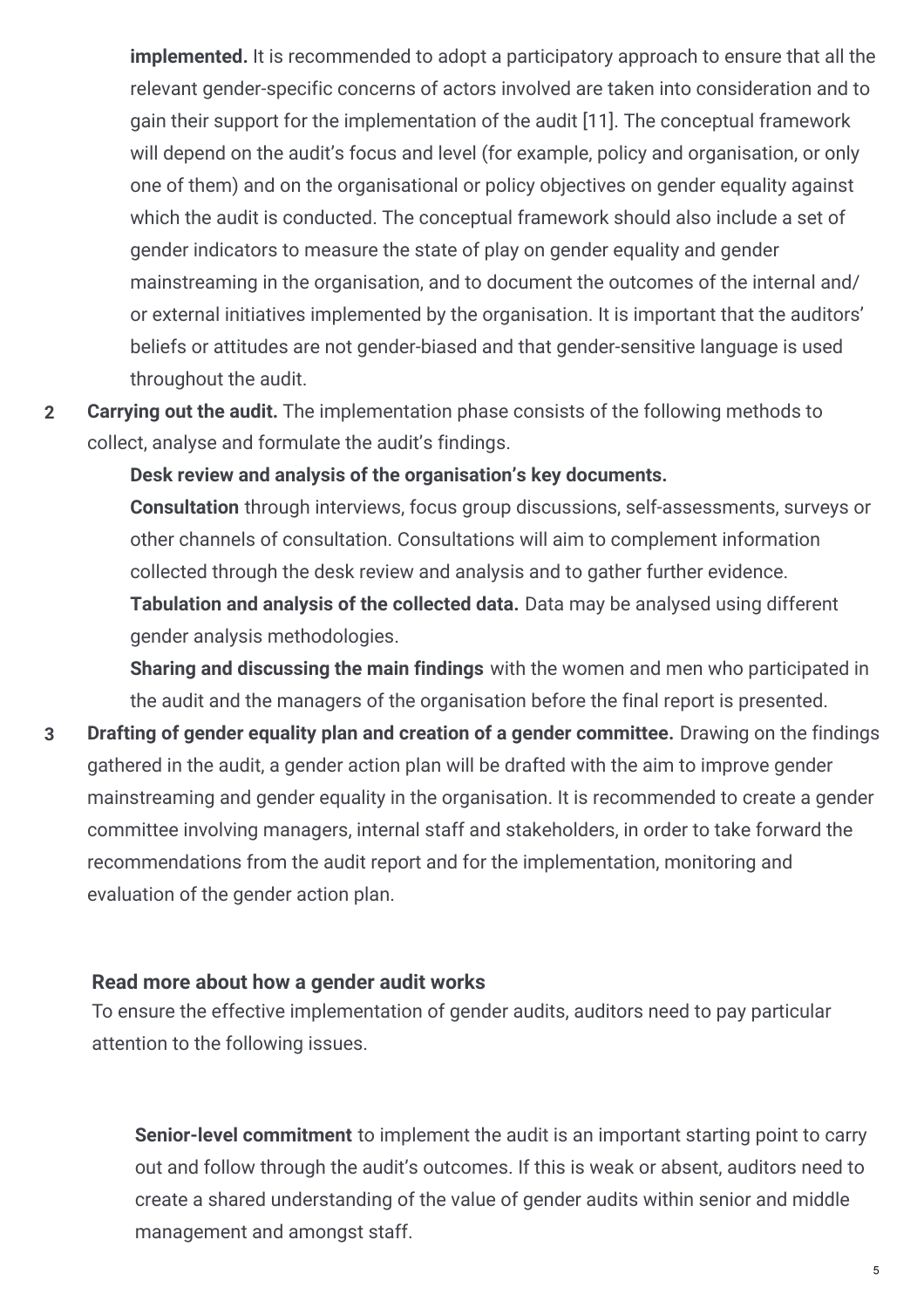**Analysis of benefits and risks** in undertaking the audit is important, particularly to mitigate identified risks. Risks may arise if the audit proves that the organisation does not follow through on its gender commitments, which in turn will affect its reputation. Another risk relates to a lack of commitment to use the audit results to improve gender equality in the organisation.

Use of a **participatory approach** in all audit phases.

### **Key questions**

How is gender equality perceived in the organisation? Is there broad support or internal resistance to the concept?

Do staff feel that gender mainstreaming is a priority for them and for the management? Do they have the awareness and knowledge to make gender a priority?

Do staff feel they have adequate understanding to address gender (in) equalities in programmes/activities?

Do staff feel supported to design programmes that promote gender equality and/or, where ppropriate, programmes that target women?

Does the organisational culture, policies, procedures and processes favour or hinder gender mainstreaming? Is there accountability within the organisation for gender mainstreaming? Are initiatives based on a gender analysis, in order to guarantee that any inequalities between women and men due to their different gender needs and gender roles have been identified and taken into account?

To what extent is gender included in the objectives of policies, programmes, projects or services provided?

Are policies, programmes, projects or services provided designed to target women and men equally and in accordance with their gender needs or, where appropriate, target women or men particularly with a view to close gender gaps?

Are indicators and data collection sex disaggregated? Do policies, programmes, projects or services provided include gender indicators in order to monitor the policy, programme, project or service from a gender perspective? Are there indicators/targets for all gender-related objectives?

Do indicators address progress towards increased gender equality and change in social and institutional norms?

Is there a specific budget for activities designed to achieve gender equality?

Is training on gender analysis included in the initiatives to ensure implementers have the appropriate skills?

Are gender indicators, gender analysis and gender impact assessments used throughout all policy, programme and project cycles?

What are the accountability mechanisms to achieve gender equality results? Do staff feel they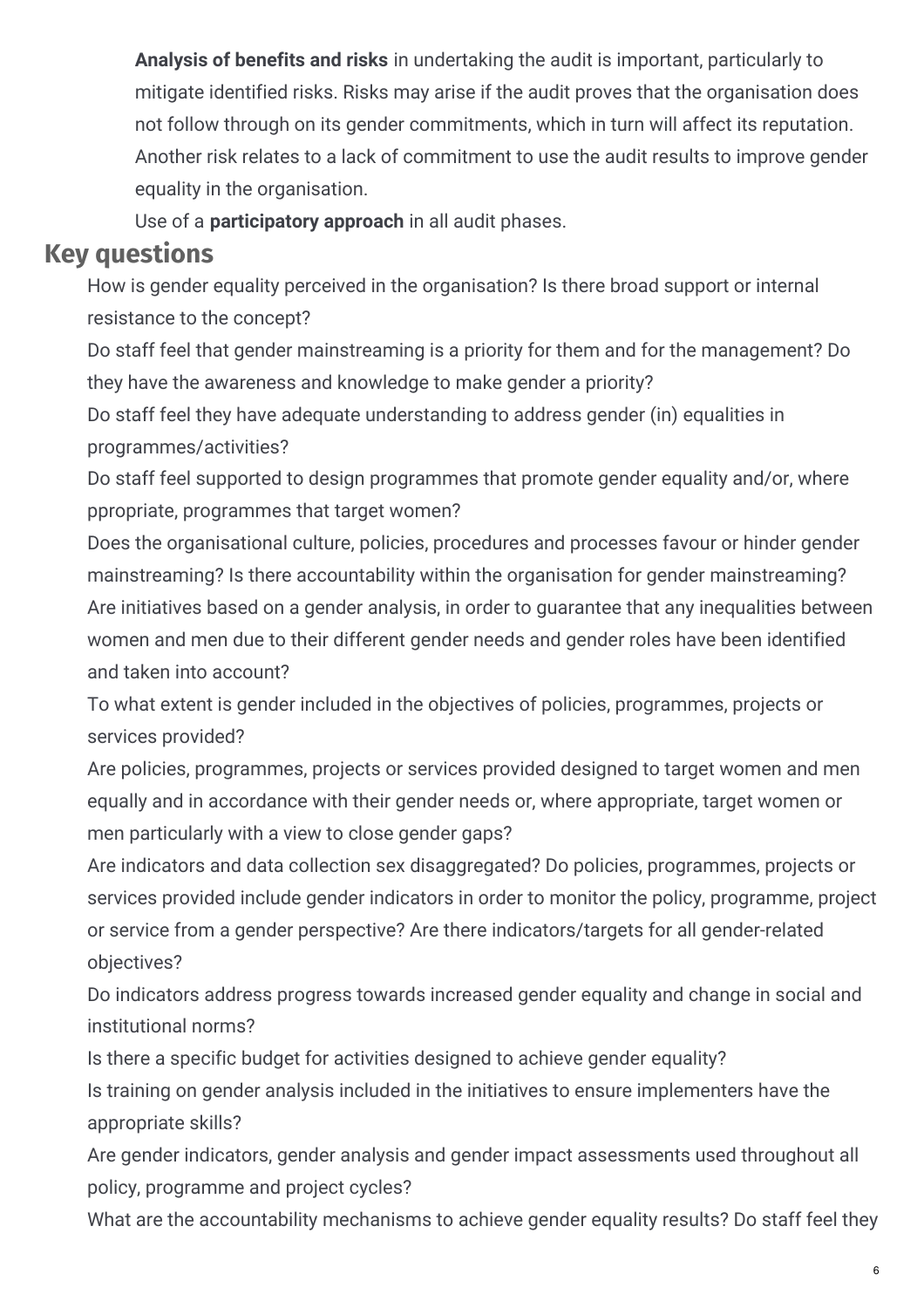are accountable for reporting results on gender-related objectives? To what extent are gender challenges addressed in the implementation, monitoring and evaluation of initiatives?

## **Further information**

Download the page as a PDF [publication](https://eige.europa.eu/sites/default/files/documents/mh0218737enn_002_0.pdf)

#### **Endnotes**

[1] Council of Europe — Directorate General of Human Rights and Legal Affairs, Gender Budgeting: practical implementation. Handbook prepared by Sheila Quinn, 2009. Available at: <https://rm.coe.int/1680599885>.

[2] Sweetman, C., Gender in development organisations, 1997. Available at: http://policy[practice.oxfam.org.uk/publications/gender-in-development-o...](http://policy-practice.oxfam.org.uk/publications/gender-in-development-organisations-121450)

[3] InterAction, The Gender Audit Handbook: A tool for organisational self-assessment and transformation, 2010. Available at: http://www.rcrc-resilience[southeastasia.org/document/the-gender-audit-h...](http://www.rcrc-resilience-southeastasia.org/document/the-gender-audit-handbook-a-tool-for-organisational-self-assessment-and-transformation-2010/)

[4] International Labour Organisation, A Manual for Gender Audit Facilitators. The ILO Participatory Gender Audit Methodology. 2012. Available at [https://www.ilo.org/gender/Informationresources/WCMS\\_187411/lang--en/ind...](https://www.ilo.org/gender/Informationresources/WCMS_187411/lang--en/index.htm)

[5] Ibid.

[6] InterAction, The Gender Audit Handbook: A tool for organisational self-assessment and transformation, 2010. Available at: http://www.rcrc-resilience[southeastasia.org/document/the-gender-audit-h...](http://www.rcrc-resilience-southeastasia.org/document/the-gender-audit-handbook-a-tool-for-organisational-self-assessment-and-transformation-2010/)